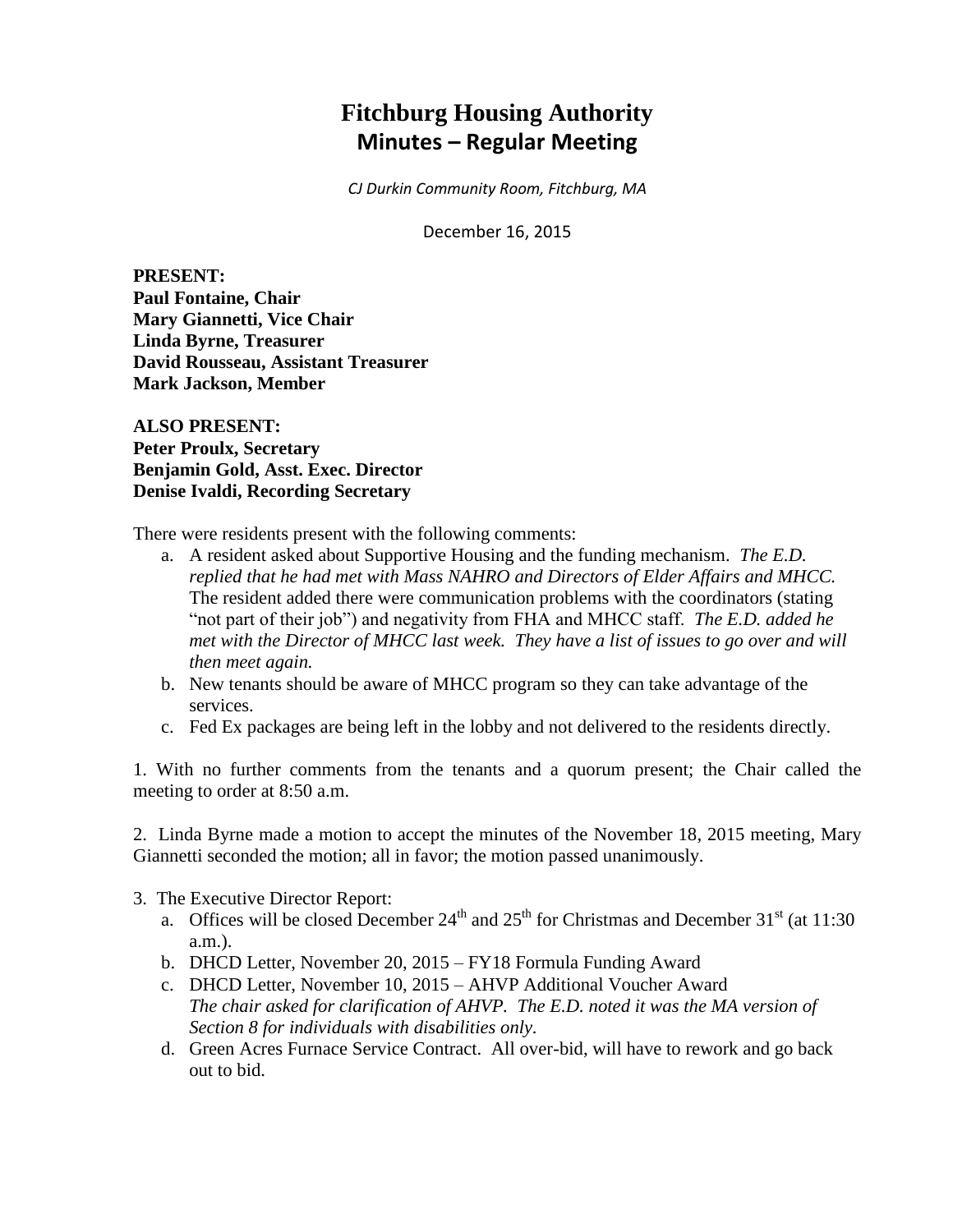- e. Police duties scheduled at Wallace and Green Acres now; four hour duty periods. There was some discussion on this item.
	- Mark Jackson noted that they have a five car minimum; when patrolling they will have extra patrols walk through areas, etc.
	- David Rousseau asked if the police department could have a key like the fire department does. *The E.D. replied he had discussed this issue with the police chief. It may be possible to have a blue box with a key inside; they are still working this out.*
- f. Wifi is working in the building now no issues. Next step is to set up some computers in the community room.
- g. The E.D. met with MHCC and Director of Elder Affairs; will meet with each individually next.
- h. There are no issues in Sterling or Lunenburg.
- i. Working on no-smoking in Sterling and at George St. in Leominster. Fitchburg and Lunenburg both have no-smoking policies in place now. Linda Byrne asked how it was working. *The E.D. replied that there were a few minor issues; but no complaints at three of the major sites in Fitchburg.*
- j. David Rousseau said there were new lights in the entire building but they are not as strong/bright enough in the kitchen though. *The E.D. stated he would check if there is something brighter.*
- 4. Financial Report:

a. Page 3 – Slowly increasing the Reserves; now at 21.69%. We will end the year with maintenance over budget and a \$90,000 deficit.

Linda Byrne made a motion to accept the November financial reports. David Rousseau seconded; all were in favor.

- 5. Facilities Report:
	- a. 82% of work orders are completed within 24 hours.
	- b. Security Cameras bids are due today.
	- c. Green Acres roof work is going well, two change order resolutions today.
	- d. Day St. Community Room in design stage.
- 6. State Housing Report:
	- a. We are holding above 90% occupied (does not include units with waivers). The Chair would like to know how many applicants are ready to go.
	- b. Mary Giannetti asked what happens to the families that don't meet the program's criteria and are not given housing; are there resources out there for them. *The E.D. explained the programs available and how things are now (i.e., families in shelters where they don't plan or want to live in that community).*

Mark Jackson added that support for these individuals is needed.

David Rousseau asked what the CDC/Fitchburg Housing Director do. *The E.D. replied they are not tied into the housing authority.*

7. Section 8 Report: No discussion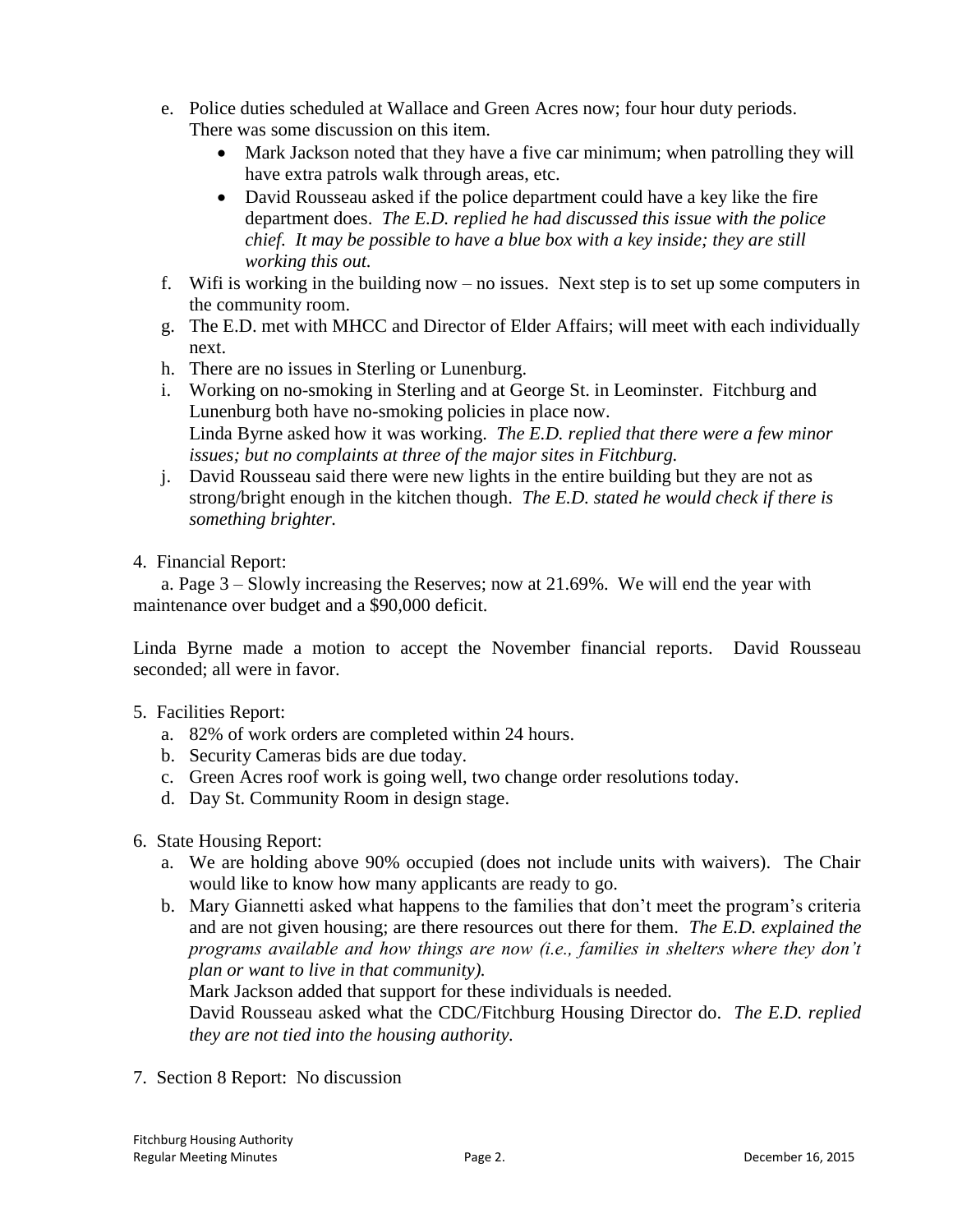- 8. Old Business: None
- 9. New Business:

The following resolutions were presented by the Chair:

## RESOLUTION AUTHORIZING SIGNING OF THE CERTIFICATE OF FINAL COMPLETION FOR THE ROOF TOP FANS AT WALLACE TOWERS (667-3)

#### DHCD PROJECT NUMBER 097057

#### Resolution 2015-12-01

- Whereas: The Architect (JRW Engineering) has inspected the roof top fans project at Wallace Towers (667-3) and,
- Whereas: The Architect has recommended that the roof top fans project at Wallace Towers (667-3) has reached the point of Final Completion and, contingent upon DHCD's approval,

#### NOW THEREFORE BE IT RESOLVED,

That the Fitchburg Housing Authority authorizes the Chair or Executive Director to sign the necessary documents in connection with Final Completion of the roof top fans project at Wallace Towers (667-3).

- RESOLVED, Motion made by Linda Byrne to accept the Final Completion of the roof top fans project at Wallace Towers (667-3).
- SECONDED, Mark Jackson seconded the motion, and the motion was passed by a unanimous vote.

# RESOLUTION FOR AUTHORIZATION OF CHANGE ORDER NUMBER ONE IN CONJUNCTION WITH THE ROOF REPLACEMENT AT GREEN ACRES (200-1)

## DHCD PROJECT NUMBER 097077

#### Resolution 2015-12-02

- Whereas: The Fitchburg Housing Authority has the need to sign a Change Order Number One in conjunction with the roof replacement at Green Acres (200-1) and,
- Whereas: This Change Order Number One will increase the contract by \$21,000.00 and also increase the contract time by 14 days.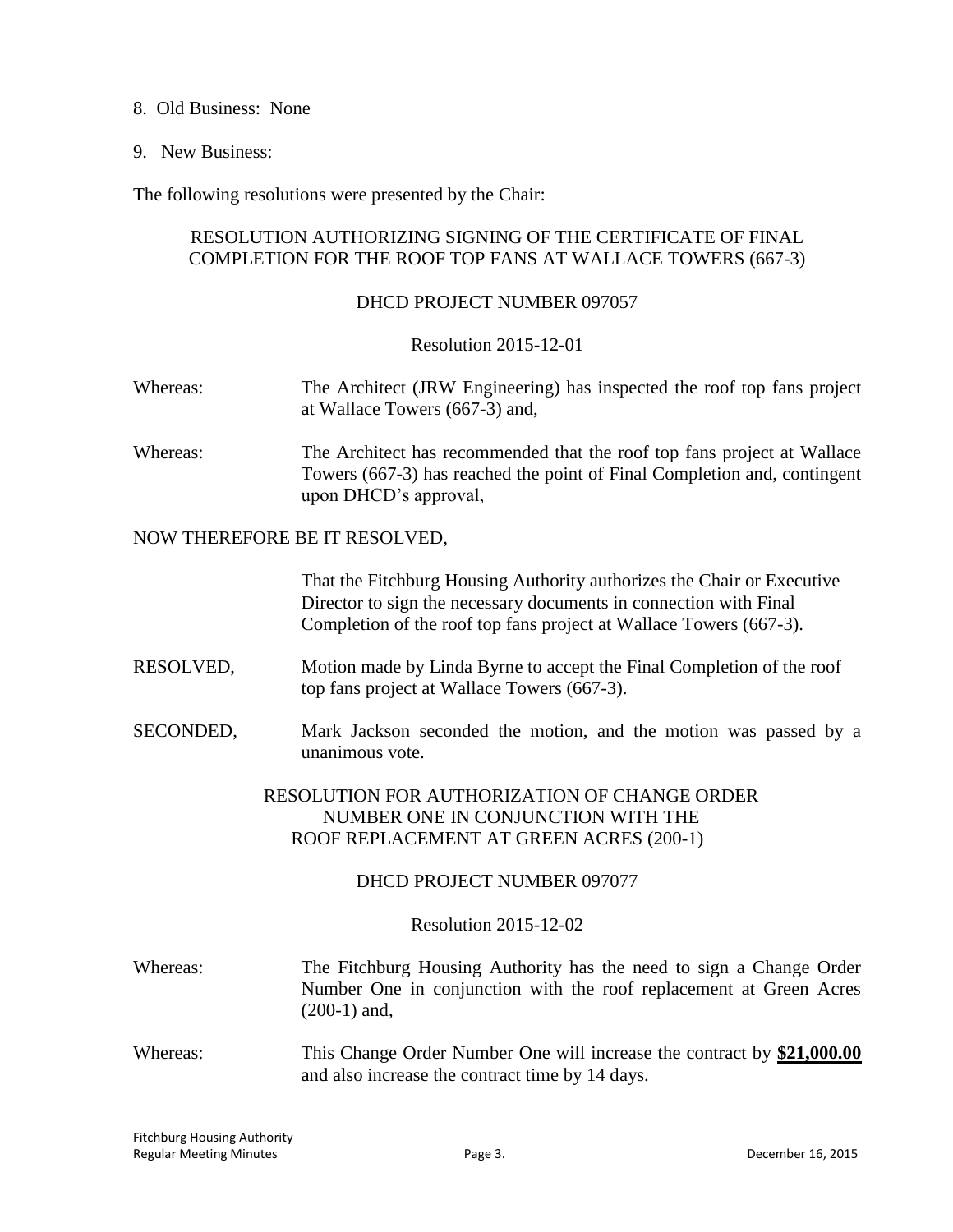## NOW THEREFORE BE IT RESOLVED,

That the Fitchburg Housing Authority Board of Directors authorizes the Chair or the Executive Director to sign the Change Order Number One in conjunction with the roof replacement at Green Acres (200-1) now being undertaken by the Department of Housing and Community Development and the Fitchburg Housing Authority.

- RESOLVED, Motion made by Linda Byrne to authorize the signing of the Change Order Number One by the Chair or Executive Director in conjunction with the roof replacement at Green Acres (200-1).
- SECONDED, Mark Jackson seconded the motion, and the motion was passed unanimously.

# RESOLUTION FOR AUTHORIZATION OF CHANGE ORDER NUMBER TWO IN CONJUNCTION WITH THE ROOF REPLACEMENT AT GREEN ACRES (200-1)

#### DHCD PROJECT NUMBER 097077

#### Resolution 2015-12-03

- Whereas: The Fitchburg Housing Authority has the need to sign a Change Order Number Two in conjunction with the roof replacement at Green Acres (200-1) and,
- Whereas: This Change Order Number Two will increase the contract time by 110 calendar days (in addition to the 14 days requested in Change Order Number One).

#### NOW THEREFORE BE IT RESOLVED,

That the Fitchburg Housing Authority Board of Directors authorizes the Chair or the Executive Director to sign the Change Order Number Two in conjunction with the roof replacement at Green Acres (200-1) now being undertaken by the Department of Housing and Community Development and the Fitchburg Housing Authority.

- RESOLVED, Motion made by Linda Byrne to authorize the signing of the Change Order Number Two by the Chair or Executive Director in conjunction with the roof replacement at Green Acres (200-1).
- SECONDED, Mark Jackson seconded the motion, and the motion was passed unanimously.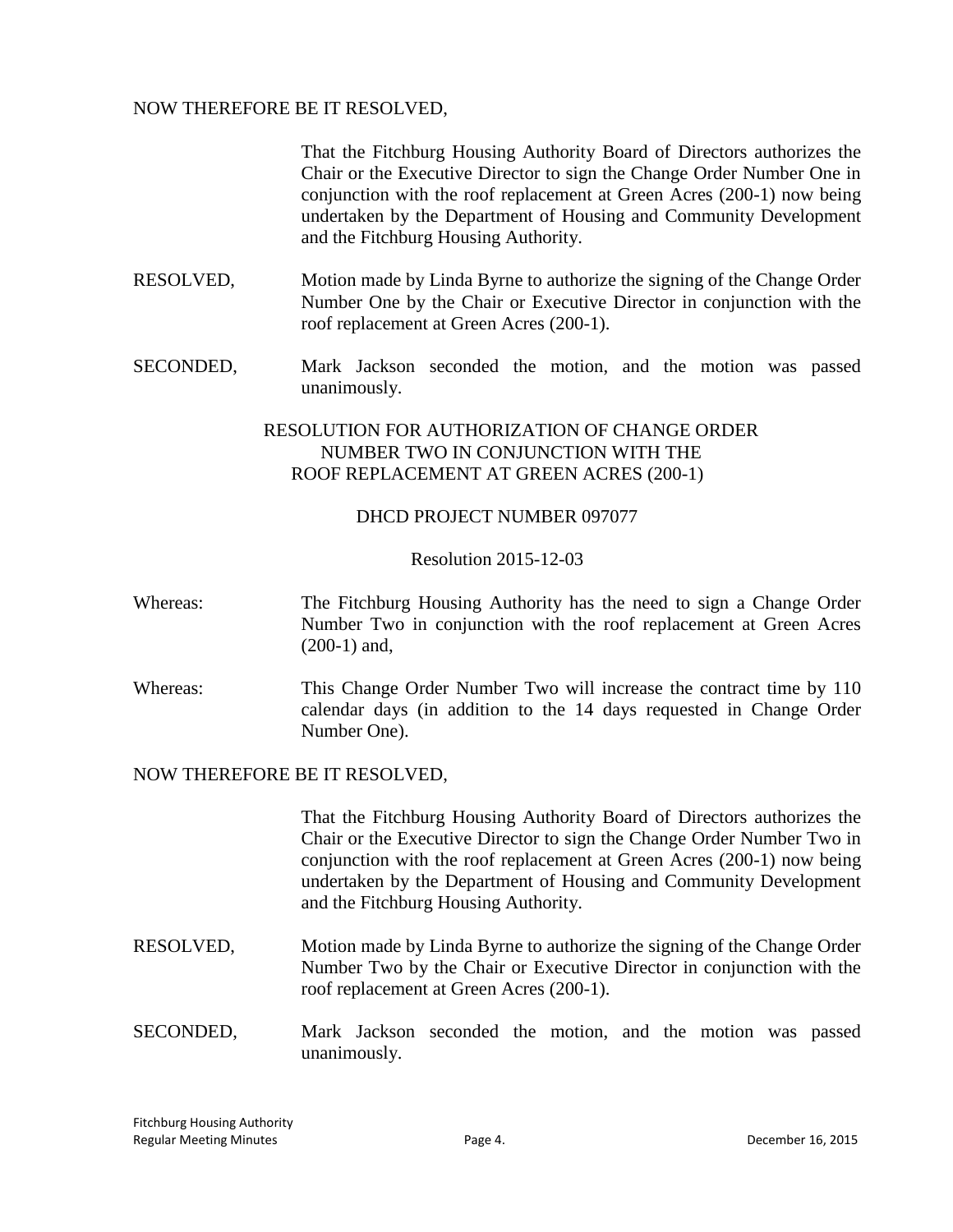## RESOLUTION AUTHORIZING THE ACCEPTANCE OF THE LOWEST BID FOR THE SECURITY CAMERA SYSTEMS AT THE WALLACE TOWERS (667-3) AND C.J. DURKIN (667-5) APARTMENTS

#### DHCD PROJECT NUMBER 097066

#### Resolution 2015-12-04

- WHEREAS: The Fitchburg Housing Authority has advertised for bids for security camera systems at the Wallace Towers (667-3) and C.J. Durkin (667-5) Apartments, and
- WHEREAS: The bids will be received until 2:00 p.m., Wednesday, December 16, 2015 *(the afternoon of the board meeting).*

#### NOW THEREFORE BE IT RESOLVED,

That the Fitchburg Housing Authority Board of Directors approve the lowest qualified bidder, with an estimated cost of \$155,800.00, subject to a reference check, and authorizes the Chair or the Executive Director to sign said contract and/or any other documents necessary to complete the work.

This approval is pending the favorable recommendation by DHCD.

- RESOLVED, Motion made by David Rousseau to award the bid for security camera systems at the Wallace Towers (667-3) and C.J. Durkin (667-5) apartments to the lowest qualified bidder, not to exceed \$155,800.00, and to authorize the signing of the contract, and/or any other documents necessary to complete the work, by the Chair or Executive Director.
- SECONDED, Linda Byrne seconded the motion, and the motion was passed by a unanimous vote.

# RESOLUTION FOR AMENDMENT 6 TO THE CONTRACT FOR FINANCIAL ASSISTANCE BETWEEN THE FITCHBURG HOUSING AUTHORITY AND THE DEPARTMENT OF HOUSING & COMMUNITY DEVELOPMENT

## CAPITAL IMPROVEMENT WORK PLAN 5001

#### Resolution Number 2015-12-05

Whereas: The Fitchburg Housing Authority has the need to amend the Contract for Financial Assistance between the Fitchburg Housing Authority and the Department of Housing and Community Development, and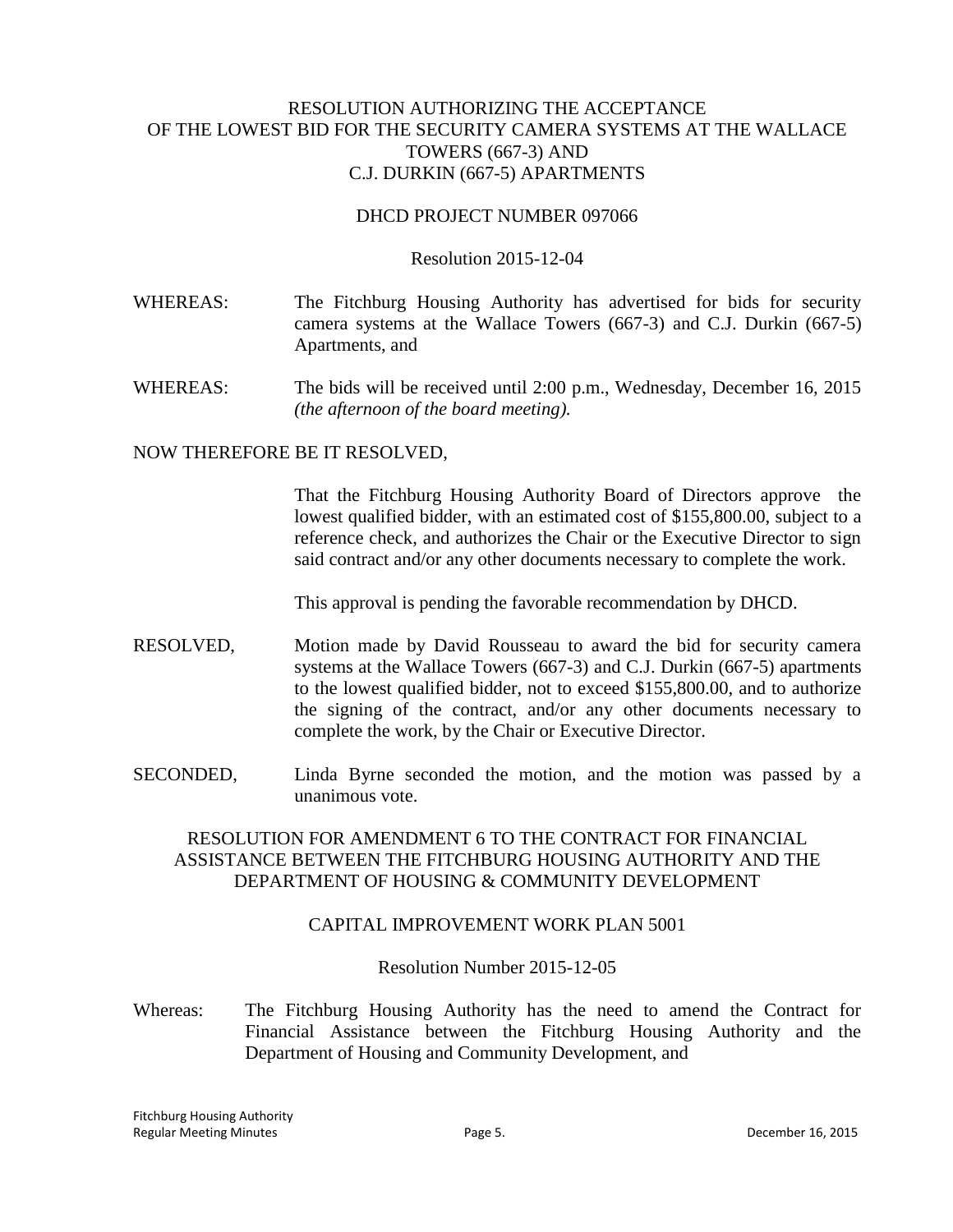Whereas: This amendment is to fund the following project under the Public Housing Compliance Reserve Award:

> Fish #097080 Asbestos Removal related to 667-2 Daniel Heights Siding and Canopy Project - **\$28,985.00**

Whereas: The above mentioned contract, Capital Improvement Work Plan 5001, has been increased by **\$28,985.00** (total contract amount is now **\$3,940,497.00**), and

NOW THEREFORE BE IT RESOLVED:

That the Fitchburg Housing Authority Board of Directors authorizes the Chair or the Executive Director to sign the Standard Contract Amendment Form in conjunction with the projects listed on Amendment 6 for Capital Improvement Work Plan 5001 now being undertaken by the Department of Housing and Community Development and the Fitchburg Housing Authority.

- Resolved, Motion made by Linda Byrne to authorize the signing of the Standard Contract Amendment Form by the Chair or Executive Director in conjunction with the projects listed on Amendment 6 for Capital Improvement Work Plan 5001 currently being undertaken by the Fitchburg Housing Authority and the Department of Housing and Community Development. .
- Seconded, Mary Giannetti seconded the Motions and the Motions were passed by a unanimous vote.

RESOLUTION TO APPROVE THE APPLICATION FOR CAPITAL IMPROVEMENT PLAN – FORMULA FUNDING TO DHCD

Resolution 2015-12-06

- Whereas: DHCD will annually provide a given amount of capital development funding through a "formula funding" allocation to address deficiencies and deferred maintenance issues identified and,
- Whereas: The Fitchburg Housing Authority has the need to submit an application for Capital Improvement Plan (CIP) to DHCD for the year 2016 and,
- Whereas: A meeting was held with the tenants on January 14 and January 16, 2015 for their comment and input as required by DHCD.

## NOW THEREFORE BE IT RESOLVED,

That the members of the Fitchburg Housing Authority Board of Commissioners have reviewed and approved the Capital Improvement Plan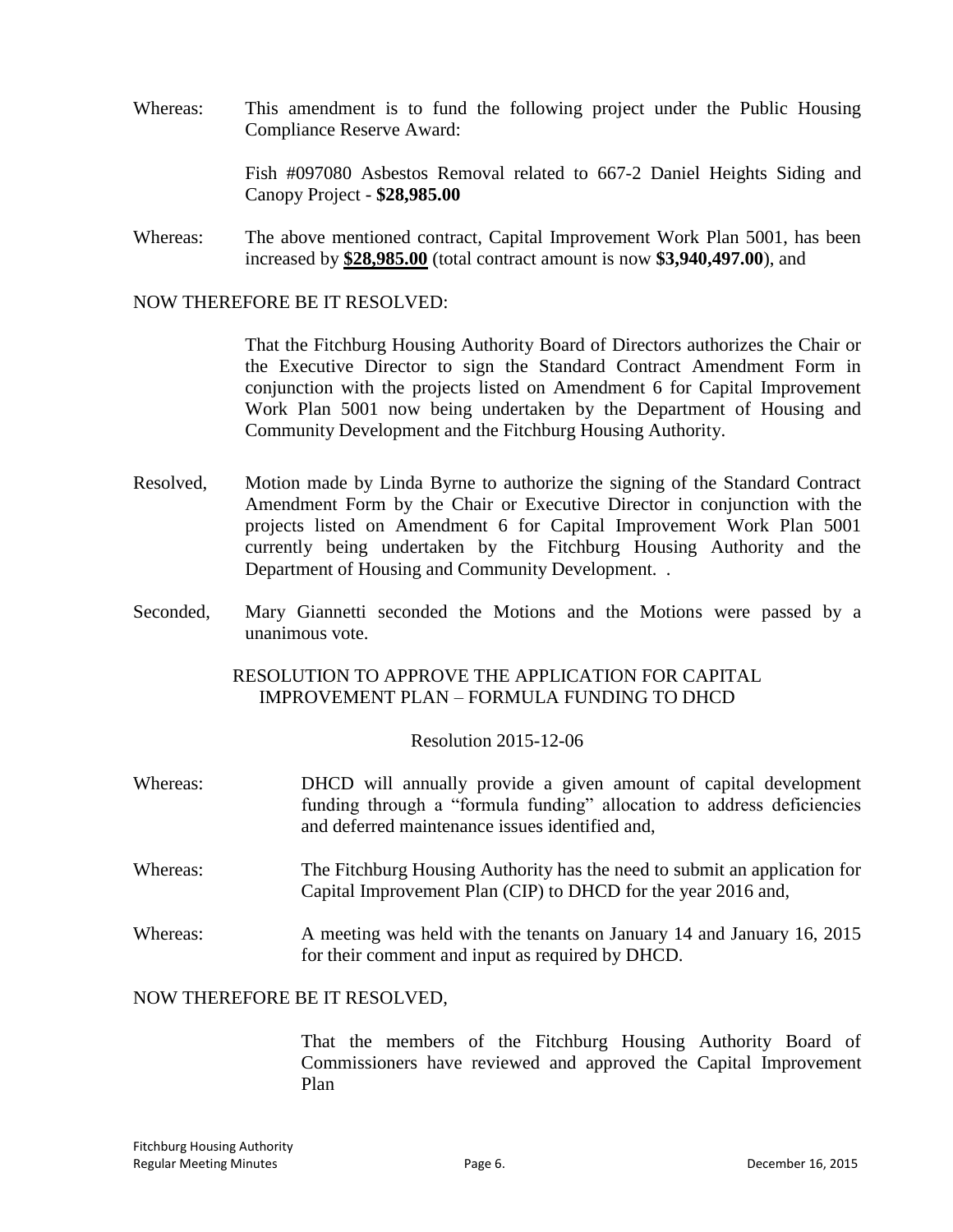(CIP) Formula Funding for year 2016 as presented and further authorize the Executive Director to submit the application to DHCD.

- RESOLVED, Motion made by Linda Byrne to authorize the Executive Director to submit the application for Capital Improvement Plan (CIP) Formula Funding, as proposed, to DHCD.
- SECONDED, Mark Jackson seconded the motion, and the motion was passed by a unanimous vote.

# RESOLUTION FOR CERTIFICATION OF 2015 COMPLIANCE WITH NOTIFICATION PROCEDURES FOR FEDERAL AND STATE LEAD PAINT LAWS

Resolution 2015-12-07

Whereas: The Fitchburg Housing Authority has the need to be in compliance with notification procedures for Federal and State lead paint laws as follows:

- 1. Environmental Protection Agency (EPA) regulations at 40 CFR 745 Subpart F *"Disclosure of Known Lead-Based Paint and/or Lead-Based Paint Hazards Upon Sale of Lease of Residential Property",*
- 2. Massachusetts Department of Public Health Lead Poisoning Prevention and Control regulations at 105 CMR 460.725,
- 3. EPA regulations at 40 CFR 745 Subpart E *"Residential Property Renovation"*, and
- 4. Massachusetts Division of Occupational Safety Deleading and Lead-Safe Renovation Regulations at 454 CMR 22.00.
- Whereas: The Fitchburg Housing Authority is maintaining proper record-keeping related to such requirements.

Whereas: DHCD has mandated that housing authority boards certify the compliance.

#### NOW THEREFORE BE IT RESOLVED,

That members of the Fitchburg Housing Authority Board of Commissioners certify that the Leominster Housing Authority is in compliance with notification procedures mentioned above and that the Fitchburg Housing Authority is maintaining proper record-keeping related to such requirements for year 2015.

- RESOLVED, Motion made by David Rousseau for certification of compliance with the notification procedures for Federal and State Lead Paint Laws.
- SECONDED, Linda Byrne seconded the motion, and the motion was passed by a unanimous vote.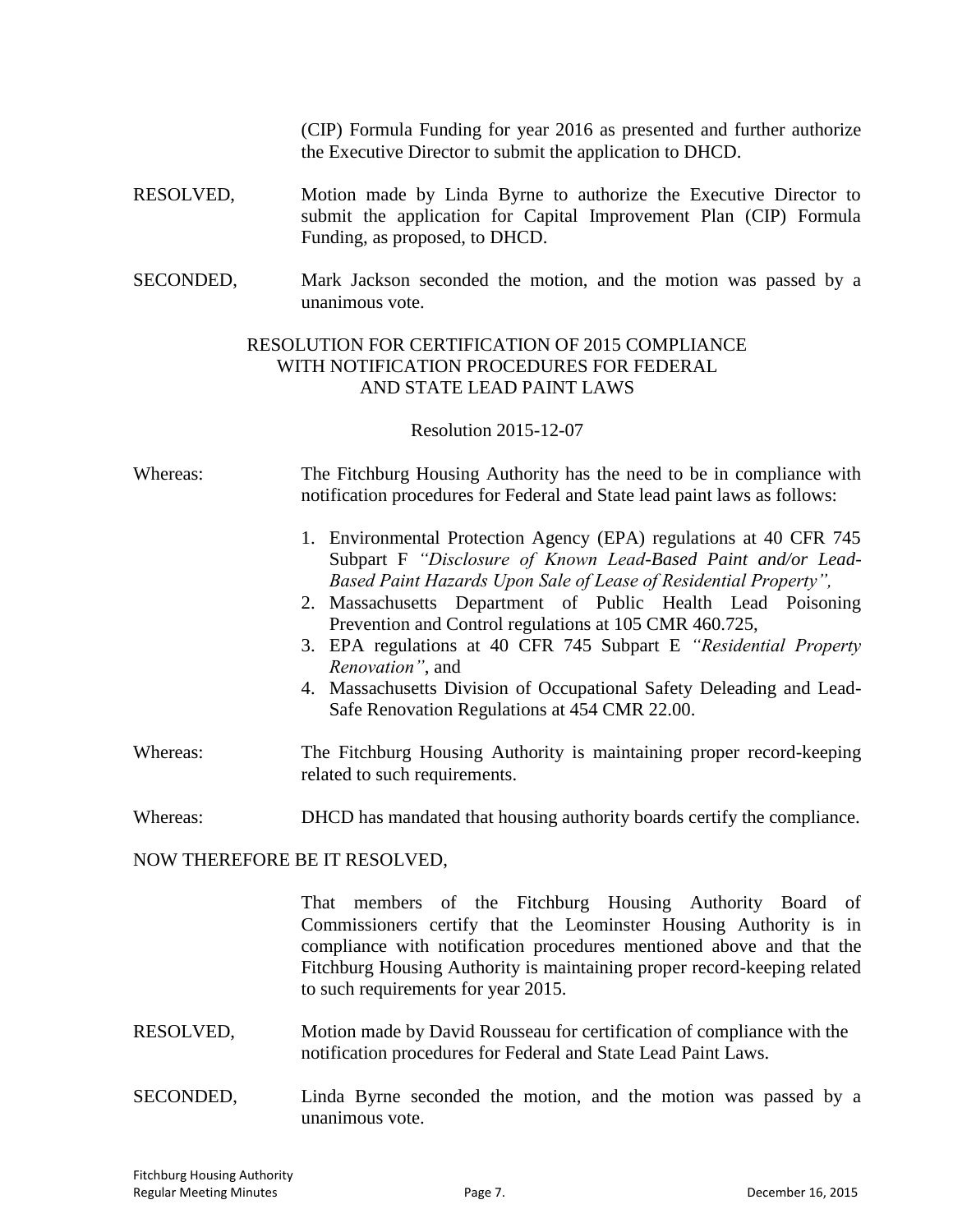# RESOLUTION TO APPROVE AN AMENDMENT TO THE REASONABLE ACCOMMODATION POLICY

## Resolution 2015-12-08

Whereas: The Fitchburg Housing Authority has the need to amend the existing reasonable accommodation policy.

#### NOW THEREFORE BE IT RESOLVED,

That the Fitchburg Housing Authority Board of Commissioners approve the amended reasonable accommodation policy to be effective immediately *(see attached proposed changes).*

- RESOLVED, Motion made by Linda Byrne to approve the amended reasonable accommodation policy effective immediately.
- SECONDED, David Rousseau seconded the motion, and the motion was passed by a unanimous vote.
- 10. Other Correspondence:
	- a. Green Acres Newsletter, Winter 2015

Mary Giannetti wanted to acknowledge Don Sparks for again organizing a Thanksgiving Dinner for residents here at Day St.

Motion to adjourn the meeting at 9:35 a.m. was made by Linda Byrne. Mary Giannetti seconded; all were in favor.